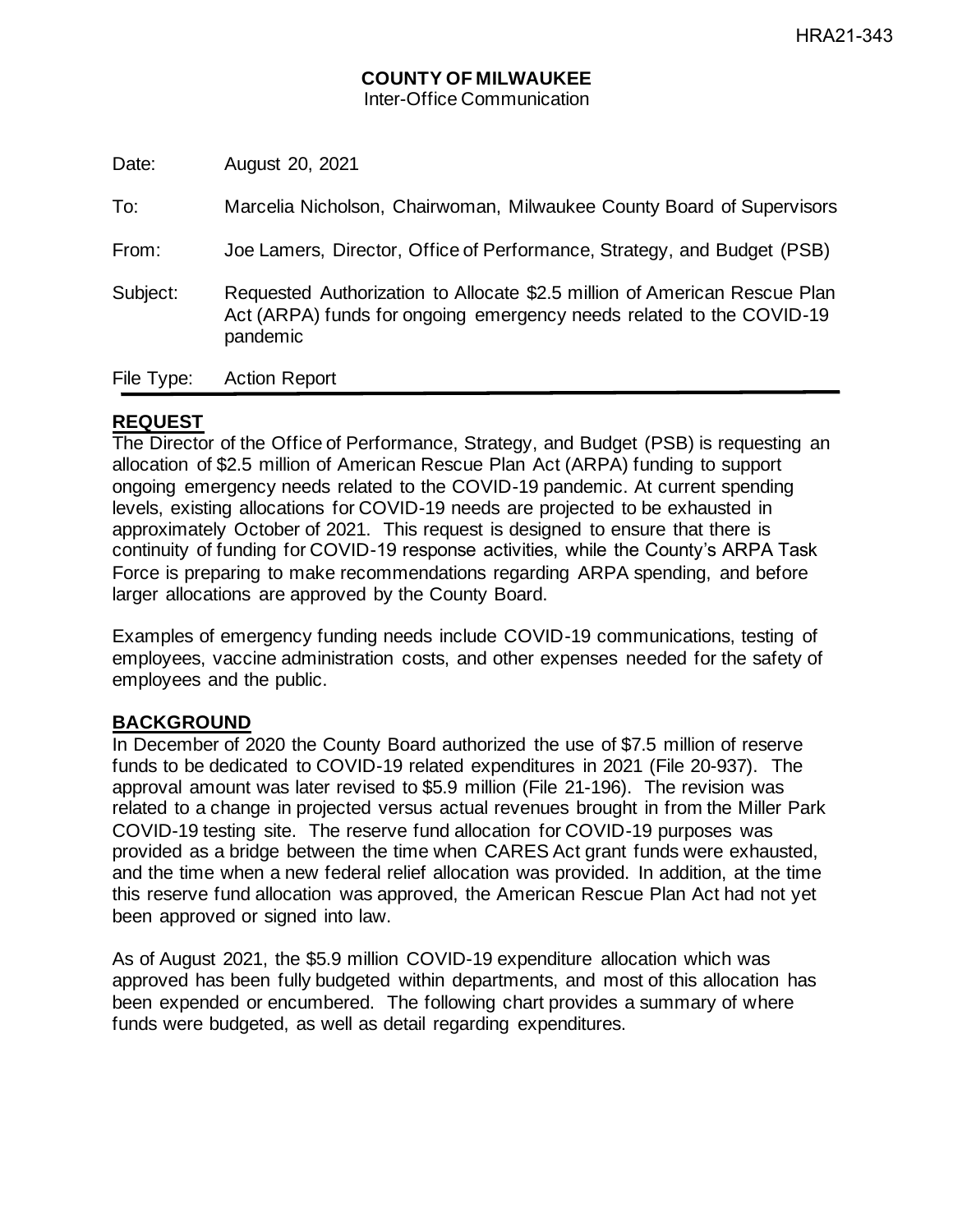|              |                 | Department   Budget Amount   Expenditure Detail                                                                                                                                                                                                                                                                                              |
|--------------|-----------------|----------------------------------------------------------------------------------------------------------------------------------------------------------------------------------------------------------------------------------------------------------------------------------------------------------------------------------------------|
| <b>OEM</b>   | \$<br>2,377,299 | COVID-19 testing of employees including ongoing testing of HOC/CJF employees,<br>vaccine outreach, vaccine administratoin, COVID-19 communications, COVID-19<br>Data Analytics Coordinator, Chief Health Policy Advisor contract, After Action<br>Review of COVID-19 response activities                                                     |
| <b>DHHS</b>  | \$<br>1,150,000 | \$1.15 million of Eviction Prevention costs which were approved in 2020 were<br>expended in 2021 and paid for from the allocation appproved in File 20-937.                                                                                                                                                                                  |
| Aging        | \$<br>106,000   | Local share match requirement for continuation of Aging meal delivery services                                                                                                                                                                                                                                                               |
| <b>DAS</b>   | \$<br>1,658,336 | Enhanced cleaning of county facilities, plexiglass, office reconfiguration and re-<br>opening costs, vaccine incentive program at HOC/CJF (21-632), HVAC air quality<br>improvements, Employment program extension                                                                                                                           |
| <b>IMSD</b>  | \$<br>600,000   | Property tax software upgrade needed to give property owners more time to pay<br>property taxes without accruing interest & penalty (20-398), Project Management<br>costs for COVID-19 IT/telework activities, Development of online Government<br>Services, increased cell phone and other charges due to increased remote work<br>activity |
| <b>ME</b>    | \$<br>10,000    | Contract support for increase in cremation permits                                                                                                                                                                                                                                                                                           |
| <b>Total</b> | \$<br>5,901,635 |                                                                                                                                                                                                                                                                                                                                              |

As of 8/19/2021, there is approximately \$1.8 million of unexpended and unencumbered balances against the allocations shown above. From this amount, there are pending costs for testing, communications, and other activities which will further reduce the available balance. At the current rate of spending, there is potential that the approved allocation will be exhausted by October of 2021. The funding balance could be available for a shorter or longer timeline, depending on the level of COVID-19 expenditure needs in the upcoming months.

To avoid the possibility of reaching a point in time where funding is not available, a \$2.5 million request is being made for emergency COVID-19 needs, to be funded by the County's American Rescue Plan Act (ARPA) allocation.

The \$2.5 million appropriation is requested is for ongoing emergency costs related to the pandemic, and to ensure that the budget for emergency purposes is not exhausted prior to the time when ARPA Task Force recommendations are made and when larger ARPA allocations are approved by the County Board.

# American Rescue Plan Act (ARPA) detail

The American Rescue Plan Act (ARPA) of 2021, which was signed into law on March 11, 2021, provides Milwaukee County with an allocation of \$183.7 million of Local Fiscal Recovery Funds. Funds are required to be incurred by December 31, 2024 and are available to:

- A. Support public health response to the pandemic
- B. Address negative economic impacts
- C. Provide government services to the extent of the reduction in revenue due to the COVID-19 public health emergency
- D. Provide premium pay to essential workers
- E. Support water, sewer and broadband infrastructure